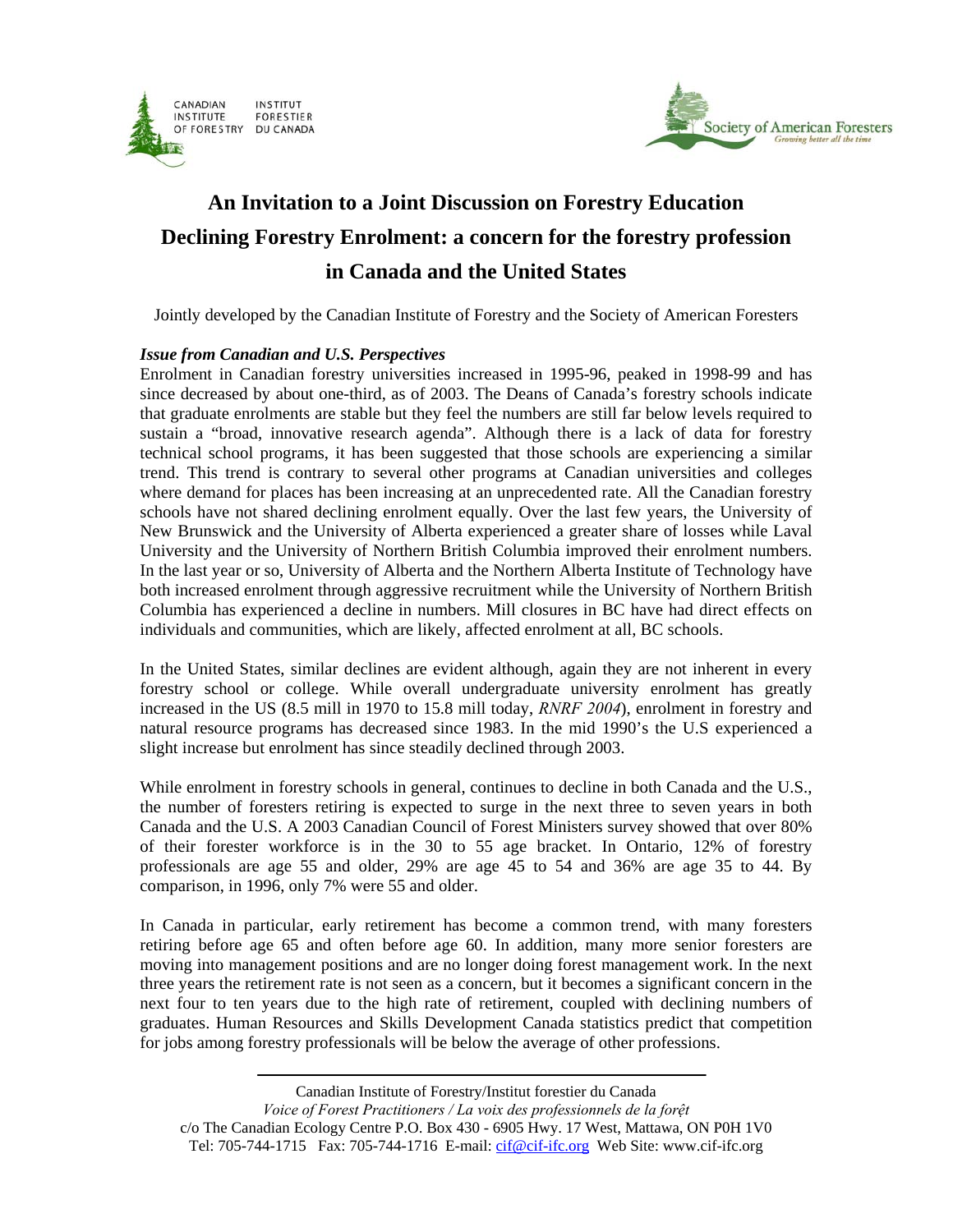

The Canadian Council of Forest Ministers survey also found that an anticipated 3% increase in number of entry level positions in Canada in the next 5 years is expected. By 2008, entry level positions could increase by as much as 150%, just to replace those expected to be retiring. Graduates currently earn 24% more on average than all university graduates at the bachelor's level and those earnings are also growing 5% faster than average. Additionally, 50% of graduates have work within one month of graduating and 95% are working within one year. There is equally good success at the diploma level with many finding jobs and their wages are among the highest compared to other diploma graduates.

U.S. data indicate that just in the US Forest Service alone, 50% of leadership positions eligible to retire by 2007 and 46% of total workforce is expected to turn over by 2007 (RNRF 2004). Within the US Forest Service, less than 10% of the workforce is under 29 years of age, just over 50% are between 30-50, and 40% of the workforce is above 50. Additional data for other sectors of employment are not currently available, but hopefully will be in the near future.

### *Why Should the Profession be concerned?*

This issue is of grave importance not only to the forestry educational institutions, but also to the forestry profession. Both Canada and the U.S. rely heavily on the management, protection and use of forests to provide major economic, social and environmental benefits. Canada is the largest exporter of forest products in the world, the US continuing to be the major customer, thus making the management and use of Canada's forests an important challenge that spans well beyond Canada's borders. The U.S., particularly with its growing population, continues to rely heavily on wood products as well as the non-timber amenities U.S. forests provide.

Declining enrolment is also an issue when it's considered in the context of both countries' aging population. Will there be enough trained professional foresters and forest technologists to fill the gaps soon to be created by retiring baby boomers? Continued enrolment declines may impact the future of forestry schools. If enrolment declines are significant enough to warrant additional cancellations of undergraduate programs, as seen in Canada, the ability to provide qualified graduates to fill new positions and replace retiring professionals will be greatly undermined. There is a strong potential that increasing demands for more foresters and forest technicians could coincide with a very much reduced ability to provide them. This is additionally important when considered in the context of existing and potential legislated mandates that require qualified individuals to carry out certain forest management activities. These requirements could become moot if there are not enough professionals to do the job or the jobs are filled with "allied" professionals, making the forester or forest technician less competitive.

The profession is also concerned that this decline may in fact represent a longer-term reflection of society's view that forestry as a profession is no longer relevant. New perceptions of forest management may be taking hold, wherein the scope of the profession of forestry is regarded, incorrectly, as being too narrow to deal with broad ecosystem-based approaches to forest resource management.

Ultimately, this issue is of concern to the profession because of the potential implications on the sustainability of forest resources. It is the view of the profession that foresters, forest technicians, and forest technologists are the best equipped professionals to continue the development and to lead in implementing new and more comprehensive approaches to the management of all